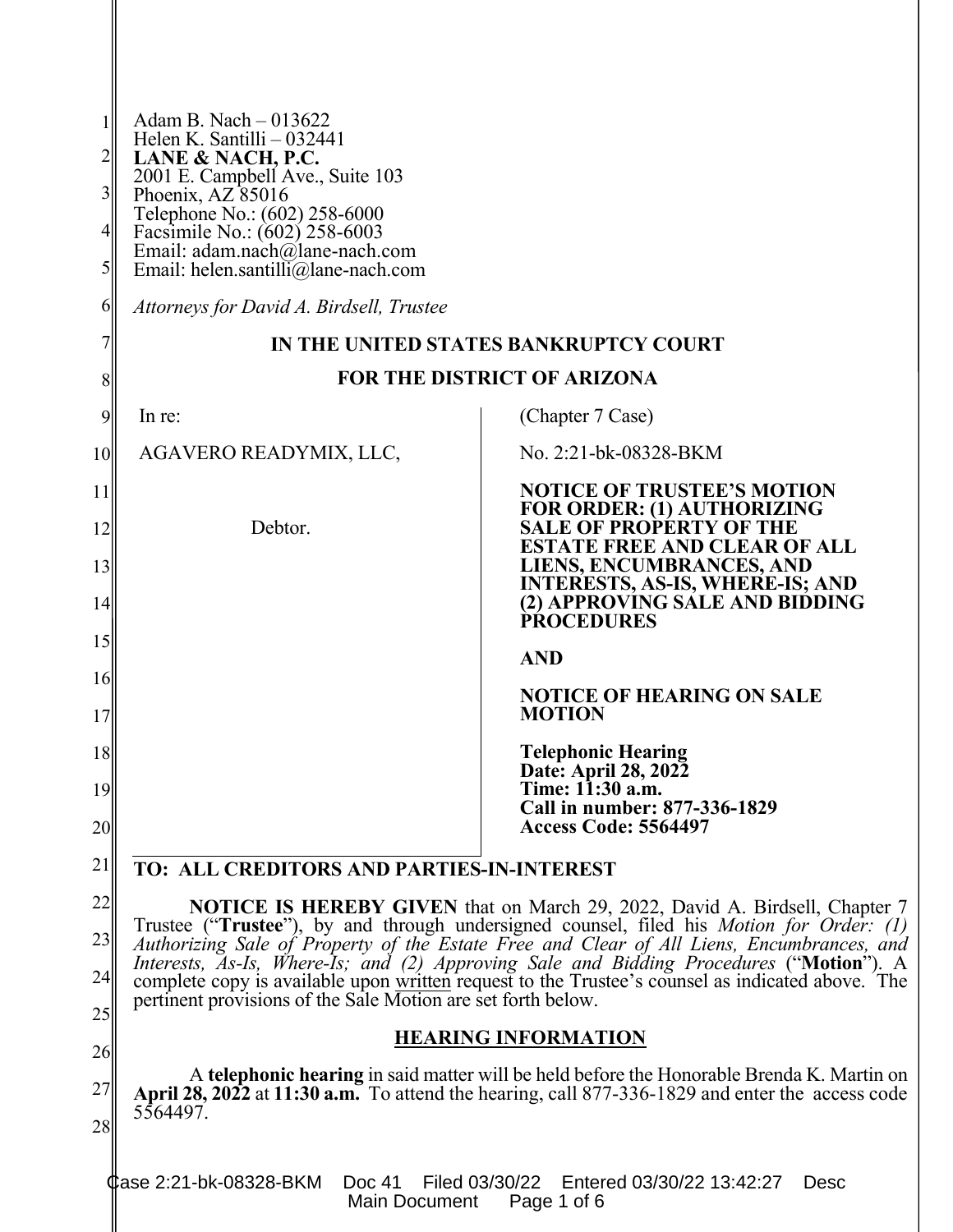## **NOTICE OF MOTION, SALE INFORMATION, AND DEADLINE TO OBJECT**

1

2

3

4

5

6

7

8

A copy of the Motion is available from counsel for the Trustee by written request to sheila.rochin@lane-nach.com or via fax to 602-258-6003. **The failure to appear at the hearing or to timely object may result in the property being sold free and clear of any and all liens and interests without further notice to you.** 

Any objection should be filed in writing no later than **April 20, 2022**, with the U.S. Courthouse and Federal Building, as follows: (a) mail or hand-delivery to 230 N. 1st Ave., Suite 101, Phoenix, AZ 85003; or (b) electronically at the Court's website: ecf.azb.uscourts.gov using the Court's electronic filing procedures, with a copy to: Lane & Nach, P.C., 2001 E. Campbell Ave., Ste. 103, Phoenix, AZ 85016. Failure to appear or timely object may result in the requested relief being granted without further notice to you.

| Property to be Sold: | The Estate's Interest in a Frumecar Modulory 4000 Concrete<br>Batch Plant ("Property" or "Concrete Plant").                                                                                                                                                                                                |
|----------------------|------------------------------------------------------------------------------------------------------------------------------------------------------------------------------------------------------------------------------------------------------------------------------------------------------------|
| Terms of Sale:       | Prospective purchasers may not rely on the information in the<br>Motion in making an offer and/or bid and must perform their<br>own due diligence to analyze the value of this asset. The<br>property will be sold on an "AS IS" / "WHERE IS" basis, with<br>no warranties, guarantees express or implied. |
|                      | Interested buyers must do their own due diligence to<br>determine the extent of the Estate's interest in the Property<br>and the location of the Property.                                                                                                                                                 |
|                      | <u>Online Onsite Auctions</u> : Auction items are sold at onsite online<br>auctions. Auctions begin on a Friday as noticed and will begin<br>to close on Wednesday at 12:00 p.m. for non-titled property.                                                                                                  |
|                      | <b>Bidder Registration:</b> All bidders are required to register and<br>provide the necessary information requested before bidding.<br>Upon successful registration, each bidder is assigned a bidder                                                                                                      |
|                      | number. A major credit card is required to bid online. A \$25<br>hold will be placed on each bidder's credit card account, which<br>hold will be reversed if the bidder is not the successful bidder.<br>The hold will remain for successful bidders until payment has                                     |
|                      | been made in full. Bidders are responsible for all purchases<br>made with his/her bidder number, whether by the registered<br>bidder or by anyone he/she might allow to use his/her number.                                                                                                                |
|                      | <b>Bidding:</b> All auctions are live online. Additionally, starting at<br>8:30 a.m. MST on the date scheduled for the closing of the<br>auction.                                                                                                                                                          |
|                      | Payment/Charges: (1) No buyer's premium will be charged by<br>Auctioneer. (2) Auctioneer does not accept credit/debit cards;<br>Auctioneer accepts cash, cashier's check, certified funds or wire                                                                                                          |
|                      | transfers (with a \$15 fee). Payment is due no later than 2:00<br>p.m. on the Friday after the auction. (3) Sales Tax: For general<br>assets and rolling stock, unless an Arizona tax resale license is<br>provided at the time of payment, the purchaser will be required                                 |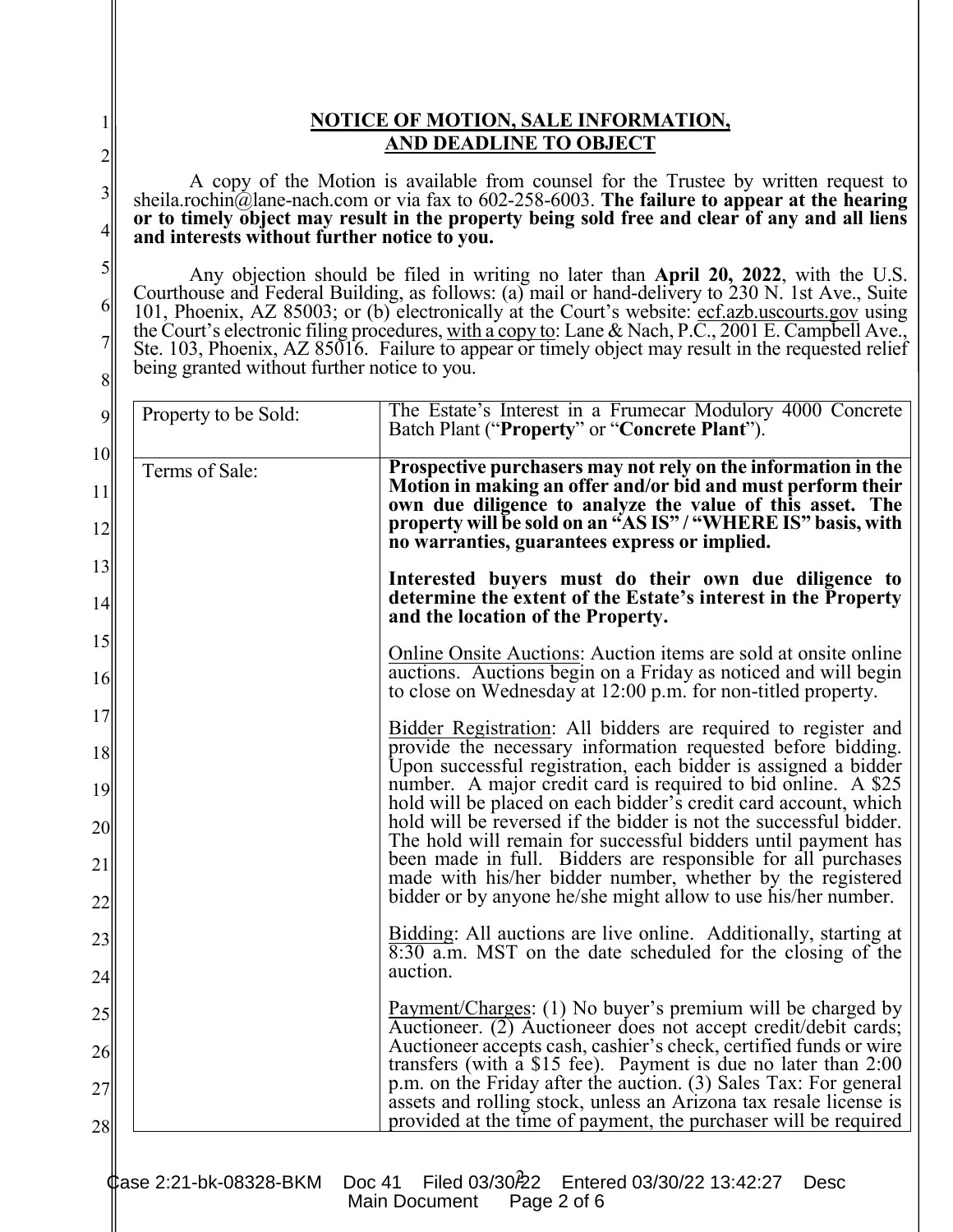| 25<br>26<br>27                            | To View the Property or<br>Obtain More information: | commencement of a live auction beginning at 8:30 a.m. MST<br>on Wednesday, May 18, 2022, or at the time listed on the<br>website. Online bidding will be available simultaneously<br>during the live auction.<br>The Property to be auctioned will be available for preview on<br>Tuesday, May 17, 2022 from $10:00$ am to $4:00$ p.m. at the<br>Premises, or by requesting an appointment with George<br>Cunningham, (602) 469-4635. |
|-------------------------------------------|-----------------------------------------------------|---------------------------------------------------------------------------------------------------------------------------------------------------------------------------------------------------------------------------------------------------------------------------------------------------------------------------------------------------------------------------------------------------------------------------------------|
| 22<br>23<br>24                            |                                                     |                                                                                                                                                                                                                                                                                                                                                                                                                                       |
|                                           |                                                     |                                                                                                                                                                                                                                                                                                                                                                                                                                       |
|                                           | <b>Bidding Procedures:</b>                          | Online bidding will open at or before 4:00 p.m. MST on<br>Friday, May 13, 2022. All bidding will start to close with the                                                                                                                                                                                                                                                                                                              |
| 20<br>21                                  |                                                     | the Premises caused by its removal or by the buyer's entry<br>onto the Premises.                                                                                                                                                                                                                                                                                                                                                      |
| 19                                        |                                                     | The buyer of any of the Property shall be solely responsible<br>for the costs of removing the purchased property and shall<br>be liable to the landlord of the Premises for any damage to                                                                                                                                                                                                                                             |
| 17<br>18                                  |                                                     | for any damage to the Premises caused by its removal or by<br>the buyer's entry onto the Premises.                                                                                                                                                                                                                                                                                                                                    |
| 16                                        |                                                     | The buyer of any of the Concrete Plant shall be solely<br>responsible for the costs of removing the purchased<br>property and shall be liable to the landlord of the Premises                                                                                                                                                                                                                                                         |
| 15                                        |                                                     | Trustee approval. (4) All bids at the auction shall be subject to<br>higher and better bids until close of the auction.                                                                                                                                                                                                                                                                                                               |
| 13<br>14                                  |                                                     | to 4:00 p.m. at the Premises, or by requesting an appointment with<br>George Cunningham, $(602)$ 469-4635. (3) The sale is subject to                                                                                                                                                                                                                                                                                                 |
| 12                                        |                                                     | missing or broken items after the auction has ended. There are<br>absolutely no refunds. (2) The property to be auctioned will be<br>available for preview on Tuesday, May 17, 2022 from 10:00 am                                                                                                                                                                                                                                     |
| 11                                        |                                                     | Additional Sale Terms: (1) Auctioneer is not responsible for                                                                                                                                                                                                                                                                                                                                                                          |
| 9<br>10                                   |                                                     | where is" to the highest bidder, without warranty,<br>representation, or guarantee of any kind. Potential bidders must<br>perform their own due diligence.                                                                                                                                                                                                                                                                            |
| $8\,$                                     |                                                     | <b>Auctioneer Warranties:</b> Auctioneer provides no warranty<br>relating to title, possession, quiet enjoyment, or the like in this<br>disposition. Everything in the auction is being sold "as is $-$                                                                                                                                                                                                                               |
| $\overline{7}$                            |                                                     | default is also liable for all legal and collection fees.                                                                                                                                                                                                                                                                                                                                                                             |
| $\mathfrak{S}$<br>6                       |                                                     | become the successful bidder. The default bidder will also<br>forfeit his/her deposit. A service charge of $1-1/2%$ per month,<br>18% APR, will be added to all overdue accounts. The bidder in                                                                                                                                                                                                                                       |
| $\overline{\mathbf{3}}$<br>$\overline{4}$ |                                                     | be given the option to become the successful bidder at his/her<br>last bid. The bidder in default will be responsible for the<br>difference in the bids, or the entire amount of his/her bid in the<br>event that the second highest bidder does not take the option to                                                                                                                                                               |
|                                           |                                                     | 8.6%. There is no sales tax on real estate.<br><b>Default:</b> In the event of default, the second highest bidder will                                                                                                                                                                                                                                                                                                                |
| $\overline{c}$                            |                                                     | to pay the combined Arizona State and local sales tax totaling                                                                                                                                                                                                                                                                                                                                                                        |

 $\parallel$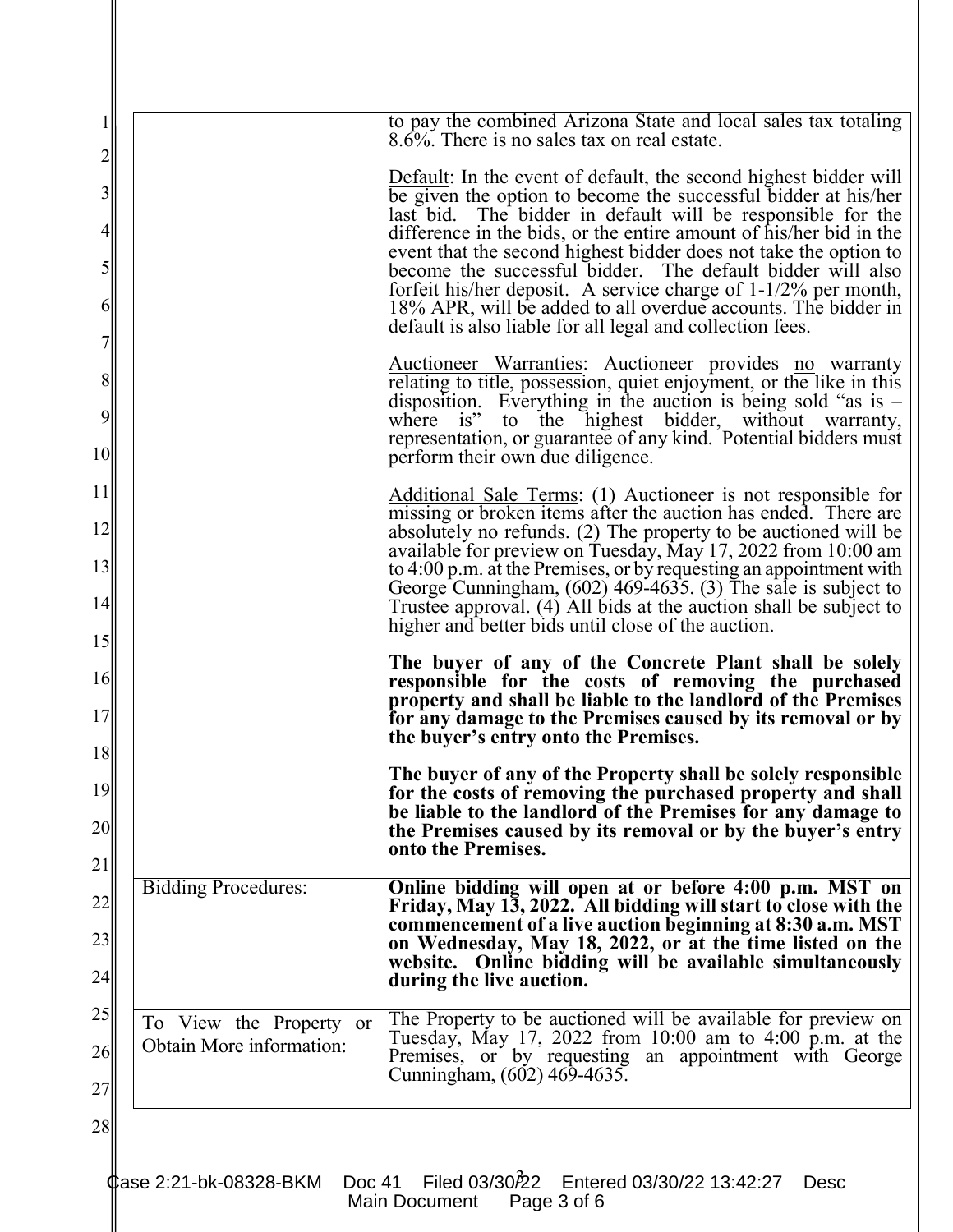| $1\vert$<br>$\overline{2}$<br>$\overline{3}$ | <b>Description of Interest(s) in</b><br>the Property: | Trustee conducted a UCC Lien Search on the Arizona Secretary<br>of State website for any filed/perfected liens against personal<br>property of the Debtor and found the following liens and that may<br>attach to the Property. The purported liens are described more<br>fully below. |
|----------------------------------------------|-------------------------------------------------------|----------------------------------------------------------------------------------------------------------------------------------------------------------------------------------------------------------------------------------------------------------------------------------------|
| $\left 4\right $                             |                                                       | Commercial Capital Company, LLC ("CCC"): Attached hereto as Exhibit B to the Motion is the CCC UCC Financing Statement.                                                                                                                                                                |
| $\mathfrak{h}$<br>6<br>$\overline{7}$        |                                                       | 2020-004-3206-5: Financing Statement asserts CCC has a lease<br>relating to the Concrete Plant. The Trustee asserts the lease is a<br>disguised loan and therefore property of the Estate pursuant to 11<br>U.S.C. $\S$ 541.                                                           |
| 8 <sup>1</sup><br>9                          |                                                       | The Concrete Plant will be sold free and clear of CCC's security<br>interest and CCC will be paid in full from the sales proceeds in<br>full satisfaction of any claim it may have against the Estate. To the<br>extent CCC has rights or remedies against third parties, this sale    |
| 10<br>11<br>12                               |                                                       | will not alter any of the foregoing rights or remedies.<br>Caterpillar Financial Services Corporation ("Caterpillar"):<br>Attached as Exhibit C to the Motion are the various Caterpillar<br><b>UCC Financing Statements:</b>                                                          |
| 13<br>14                                     |                                                       | 2020-005-2037-3: Financing Statement asserts an interest in a<br>Caterpillar Wheel Loader. Upon information and belief, this asset<br>was sold or returned pre-petition and therefore not being sold via<br>this Motion.                                                               |
| 15<br>16<br>17                               |                                                       | 2020-005-2039-4: Financing Statement asserts an interest in a<br>Caterpillar 236D Skid Steer Loader. Upon information and belief,<br>this asset was sold or returned pre-petition and therefore not being<br>sold via this Motion.                                                     |
| 18<br>19<br>20                               |                                                       | 2020-005-3360-0: Financing Statement asserts an interest in a<br>second Caterpillar Wheel Loader. Upon information and belief,<br>this asset was sold or returned pre-petition and therefore not being<br>sold via this Motion.                                                        |
| 21<br>22                                     |                                                       | 2020-005-6824-9: Financing Statement asserts an interest in a<br>Trail King Trailer. Upon information and belief, this asset was<br>sold or returned pre-petition and therefore not being sold via this<br>Motion.                                                                     |
| 23<br>24                                     |                                                       | Caterpillar does not have an interest in the Concrete Plant and will<br>not receive any sales proceeds for any of the above security<br>interests.                                                                                                                                     |
| 25<br>26                                     | Appraisals:                                           | The Trustee is not aware of any recent appraisals on the Property<br>being sold.                                                                                                                                                                                                       |
| 27<br>28                                     | Compensation/Fees:                                    | Auctioneer's fee will be a commission of ten percent $(10\%)$ of any<br>sale proceeds, plus any reasonable and necessary costs incurred in<br>appraising, inventorying, and advertising the Property, subject to                                                                       |
|                                              | <b>¢ase 2:21-bk-08328-BKM</b><br>Doc 41               | Filed 03/30 <sup>2</sup> 2<br>Entered 03/30/22 13:42:27<br><b>Desc</b><br>Main Document<br>Page 4 of 6                                                                                                                                                                                 |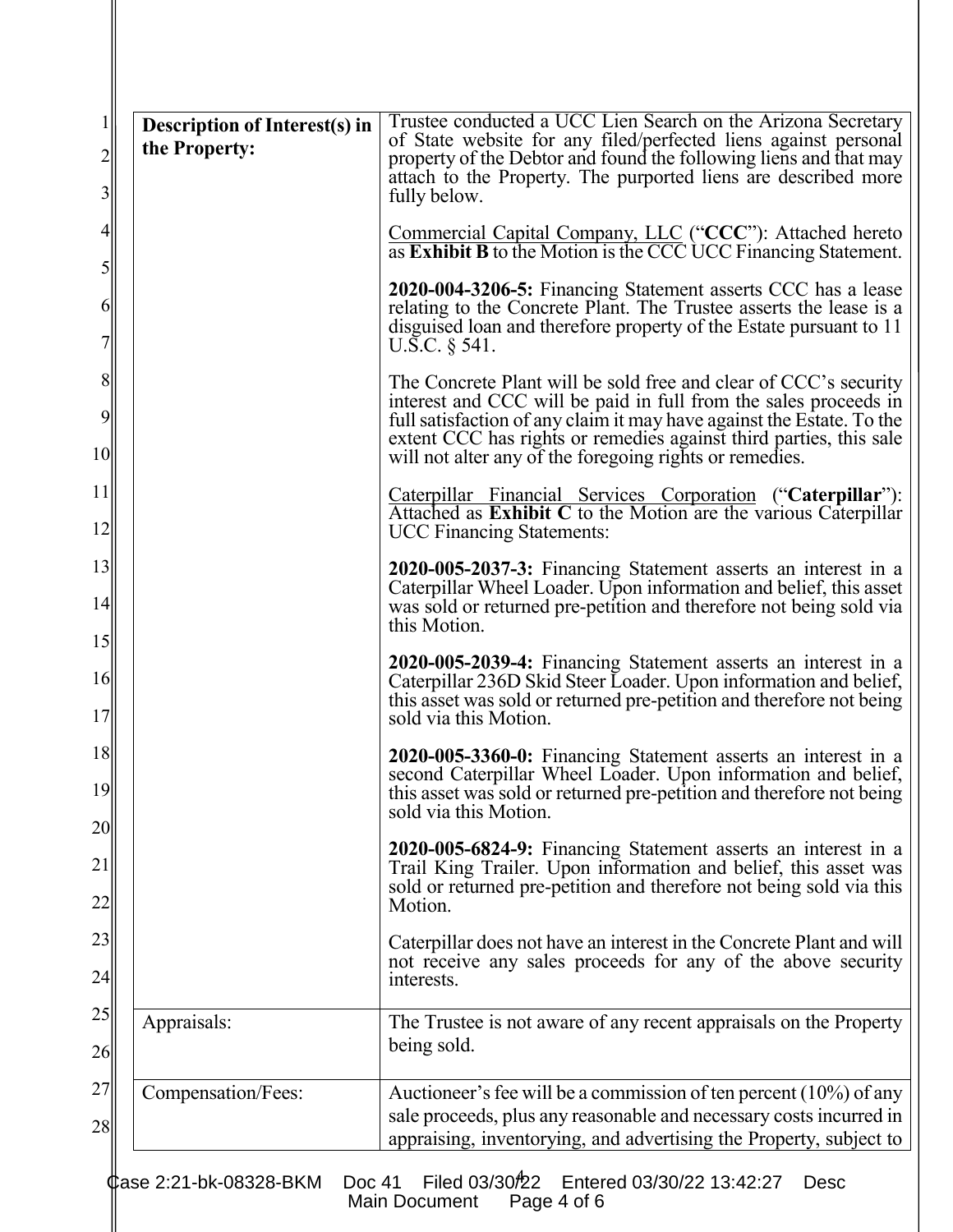| $\overline{c}$                        |                                                                                                                                                                                                                                                                                                                                                                                                                                   | further Court Order. Cunningham & Associates, Inc. is not an<br>insider.                                                                       |  |  |  |  |
|---------------------------------------|-----------------------------------------------------------------------------------------------------------------------------------------------------------------------------------------------------------------------------------------------------------------------------------------------------------------------------------------------------------------------------------------------------------------------------------|------------------------------------------------------------------------------------------------------------------------------------------------|--|--|--|--|
| $\overline{\mathbf{3}}$               | Deadline to Object:                                                                                                                                                                                                                                                                                                                                                                                                               | Any objection shall be filed no later than April 20, 2022                                                                                      |  |  |  |  |
| $\overline{4}$<br>5                   | Motion for Stay Relief:                                                                                                                                                                                                                                                                                                                                                                                                           | There have been no motions for relief from stay file.                                                                                          |  |  |  |  |
| 6                                     | <b>OBJECTIONS</b>                                                                                                                                                                                                                                                                                                                                                                                                                 |                                                                                                                                                |  |  |  |  |
| $\overline{7}$<br>8<br>$\overline{9}$ | Any objection to the Motion should be filed in writing with the Clerk of the Court, United<br>States Bankruptcy Court, as follows: (a) 230 North First Avenue, Suite 101, Phoenix, Arizona<br>85003-1706 ; or (b) electronically at the Court's website: <u>ecf.azb.uscourts.gov</u> using the Court's electronic filing procedures, and a copy mailed to the Trustee's attorney, Lane & Nach, P.C., at the above-address on or b |                                                                                                                                                |  |  |  |  |
| 10<br>11                              | If there is no timely written objection and request for hearing filed, the Court may sign an<br>Order without further notice to you.                                                                                                                                                                                                                                                                                              |                                                                                                                                                |  |  |  |  |
| 12                                    | RESPECTFULLY SUBMITTED this 30 <sup>th</sup> day of March, 2022.                                                                                                                                                                                                                                                                                                                                                                  |                                                                                                                                                |  |  |  |  |
| 13                                    | LANE & NACH, P.C.                                                                                                                                                                                                                                                                                                                                                                                                                 |                                                                                                                                                |  |  |  |  |
| 14                                    |                                                                                                                                                                                                                                                                                                                                                                                                                                   | By: /s/ Adam B. Nach - 013622<br>Adam B. Nach<br>Helen K. Santilli                                                                             |  |  |  |  |
| 15                                    |                                                                                                                                                                                                                                                                                                                                                                                                                                   | <b>Attorney for Trustee</b>                                                                                                                    |  |  |  |  |
| 16<br>17                              | COPY of the foregoing mailed/delivered<br>via electronic mail as follows:                                                                                                                                                                                                                                                                                                                                                         |                                                                                                                                                |  |  |  |  |
| 18<br>19<br>20                        | Leonard Sominsky<br>3839 N. 3rd Street, Suite 301<br>Phoenix, Arizona 85012<br>Email: info@lvslaw.net<br><i>Attorney for Debtor</i>                                                                                                                                                                                                                                                                                               | Office of U.S. Trustee<br>230 North First Avenue<br>Phoenix, AZ 85003<br>Email: Larry.Watson@usdoj.gov<br>Email: ustpregion14.px.ecf@usdoj.gov |  |  |  |  |
| 21<br>22                              | Agavero Readymix, LLC<br>7514 S. 22 <sup>nd</sup> Drive<br>Phoenix, Arizona 85041<br>Debtor                                                                                                                                                                                                                                                                                                                                       | Commercial Capital Company, LLC<br>8215 S. Melrose Drive, Suite 100<br>Lenexa, KS 66214                                                        |  |  |  |  |
| 23<br>24                              | Caterpillar Financial Services Corp.<br>2120 West End Avenue<br>Nashville, TN 37203                                                                                                                                                                                                                                                                                                                                               | Lien Solutions<br>PO Box 29071<br>Glendale, Arizona 91209                                                                                      |  |  |  |  |
| 25<br>26                              | Gary T. Doyle<br>Baumann, Doyle, Paytas & Bernstein, PLC<br>2929 N. 44 <sup>th</sup> Street, Suite 120                                                                                                                                                                                                                                                                                                                            | <b>Steve McGiffert</b><br>Payne & Jones<br>11000 King Street<br>PO Box 25625                                                                   |  |  |  |  |
| 27<br>28                              | Phoenix, Arizona 85018<br>Email: gdoyle@bdpblaw.com<br>Counsel for Hendrix Salvage Company, Inc.                                                                                                                                                                                                                                                                                                                                  | Overland Park, KS 66225<br>Email: smcgiffert@paynejones.com<br>Counsel for Commercial Capital Company,<br>LLC                                  |  |  |  |  |
|                                       | <b>Фаѕе 2:21-bk-08328-ВКМ</b>                                                                                                                                                                                                                                                                                                                                                                                                     | Filed 03/30/22<br>Entered 03/30/22 13:42:27<br>Doc 41<br><b>Desc</b><br>Page 5 of 6<br>Main Document                                           |  |  |  |  |